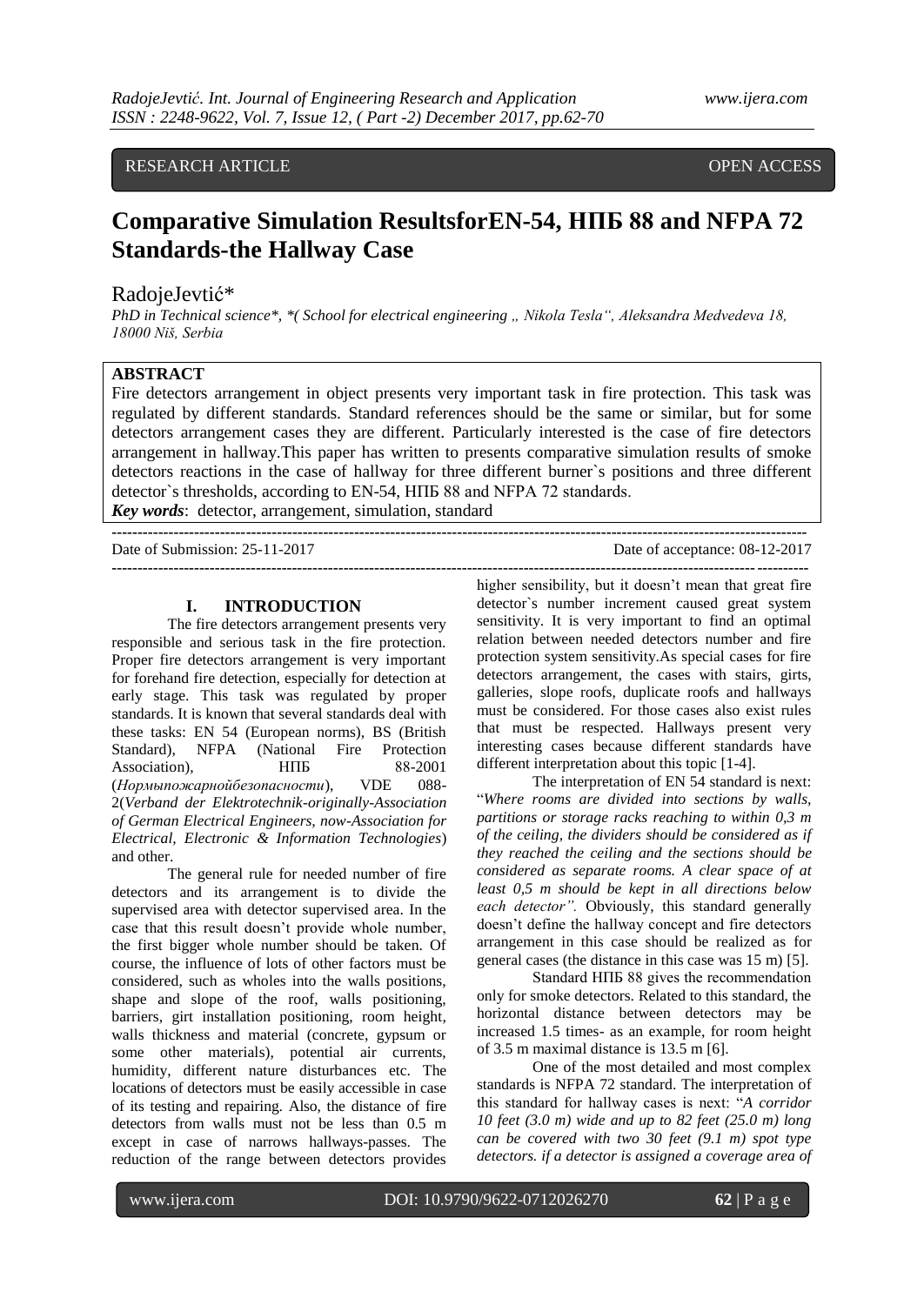*10 feet (3.1 m) by 41 feet (12.5 m), permitted under a 30 feet (9.1 m) spacing, and two such rectangular areas are stacked end-to-end, such as might be encountered in a corridor, there will be a distance of 42 feet (12.8 m) between adjacent detectors. The distance of 42 feet (12.8 m) between adjacent detectors in a corridor is consistent with the 30 feet (9.1 m) spacing for the detectors. For corridors of approximately 15 feet (4.6 m) in width and for fires of approximately 100 kW or greater, modelling has demonstrated that the performance of smoke detectors in corridors with beams has been shown to be comparable to spot smoke detector spacing on an unconfined smooth ceiling surface. In the narrowest of corridors, smoke detectors can be located as far apart as approximately 40 feet (12.2 m), regardless of the beams or joists at the ceiling"*[7].

The aim of this paper was to show and compare simulation results for smoke detectors arrangement in the case of hallway, for EN-54, НПБ 88 and NFPA 72 standards.

#### **II. SIMULATION MODEL**

Simulation model for this paper was realized in PyroSim software, version 2012. There were several versions of this software in the last several years [8]. Simulation model used for this purpose implied object with dimensions 75 m x 30 m x 3.25 m. The object had five cross locations. Walls in the object were from concrete with thickness of 0.22 m. The width of every hallway was 3 m.

The fire source was modeled as burner with dimensions of 0.65 m x 0.65 m and HRR (Heat release rate per area) of burner were 10, 100, 500 and  $1000 \text{ kW/m}^2$ . The burner's positions were at the three different locations in the object. Smoke detectors were arranged according to the EN-54, НПБ 88 and NFPA 72 standards, with theirs thresholds of 1.6, 3.25 and 5.2 %/m. Simulation model of the object with its complete dimensions, burner`s position at the all three locations and smoke detectors arrangement according to the EN-54, НПБ 88 and NFPA 72 standards are presented on figures 1, 2 and 3[9], [10].



**Fig. 1***. Simulation model of the object with its complete dimensions, burner`s position at the first location and smoke detectors arrangement according to the НПБ 88 standard*



**Fig. 2.***Simulation model of the object withburner`s position at the first location and smoke detectors arrangement according to the EN-54 standard*



**Fig. 3.***Simulation model of the object withburner`s position at the third location and smoke detectors arrangement according to the NFPA 72 standard*

## **III. SIMULATION RESULTS**

The machine used for simulations was laptop Lenovo IdeaPad G50-80 80E502F3YA, with Intel Core i5-5200U processor (2 cores, 2.20GHz, 3MB cache), DDR3L memory controller (up to 1600MHz), Intel Turbo Boost 2.0 (2.70GHz) and 8GB of DDR3 RAM.It is a recommendation to use strong hardware and software configuration for simulations with demanding numerical and graphical calculations. The simulation time was set on 300 seconds for each simulation. Some of simulation moments for every three positions of the burner and some of burner`s HRR are presented on figures from 4 to 22, while the complete simulation results for all three thresholds of burners  $(1.6, 3.25, and 5.2, %*m*)$ are presented on figures23, 24 and 25.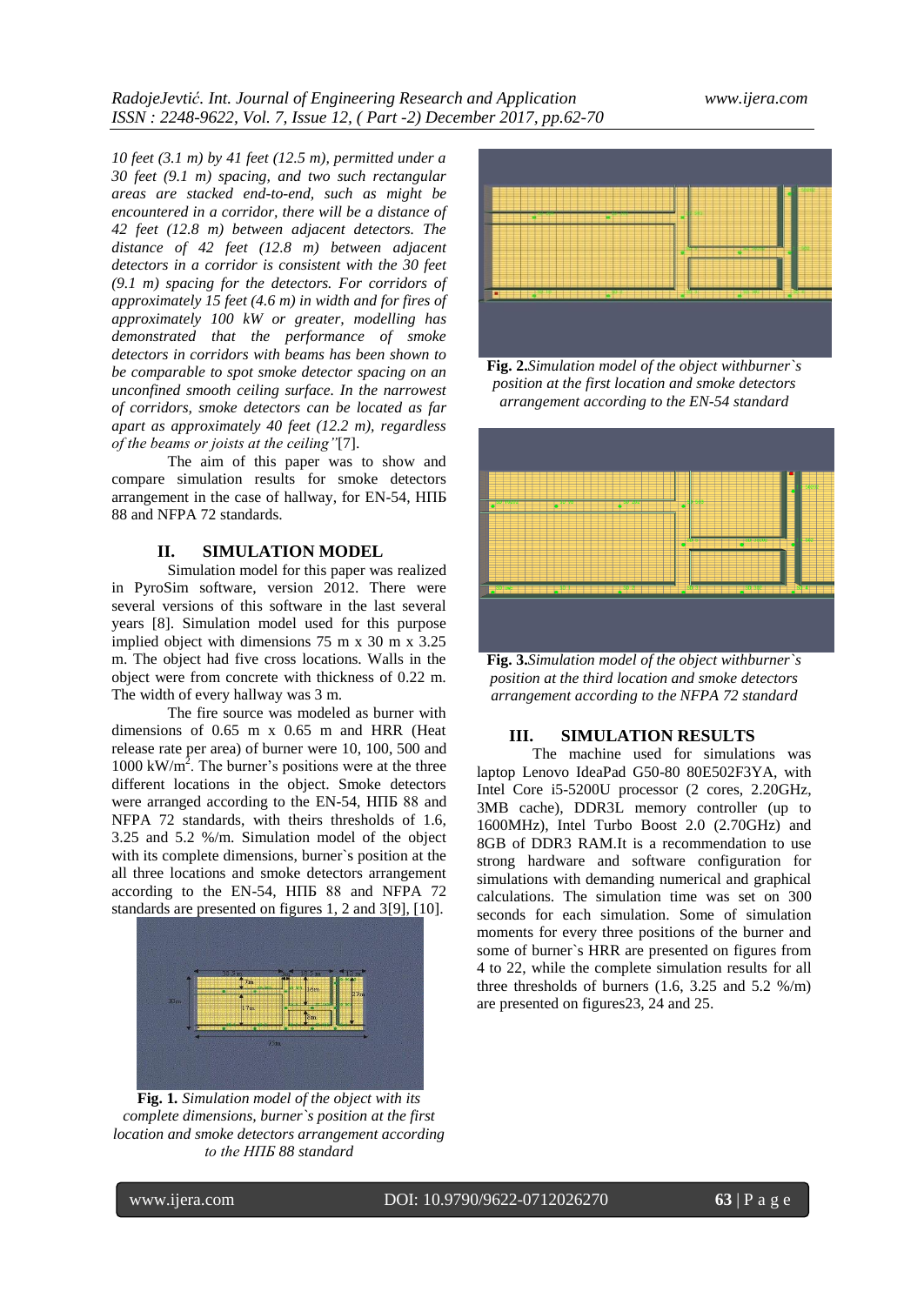

**Fig. 4.***Simulation moment after 31.8 seconds for the* **Fig.** 4.*Simulation moment after 31.8 seconds for the first burner`s location and burner`s HRR of 10 kW/m<sup>2</sup>*



**Fig. 5.***Simulation moment after 297.6 seconds for the first burner`s location and burner`s HRR of 10 kW/m<sup>2</sup>*



 $\bullet \texttt{S} \bullet \texttt{S} \bullet \texttt{R} \texttt{E} \texttt{I}$ 

**Fig. 6.***Simulation moment after 34.5 seconds for the first burner`s location and burner`s HRR of 100 kW/m<sup>2</sup>*



OCHKE  $\bullet$  : **Fig. 7.***Simulation moment after 287.1 seconds for the first burner`s location and burner`s HRR of 100 kW/m<sup>2</sup>*



**Fig. 8.***Simulation moment after 9.6 seconds for the first burner`s location and burner`s HRR of 500 kW/m<sup>2</sup>*



**Fig. 9.***Simulation moment after 180 seconds for the first burner`s location and burner`s HRR of 500 kW/m<sup>2</sup>*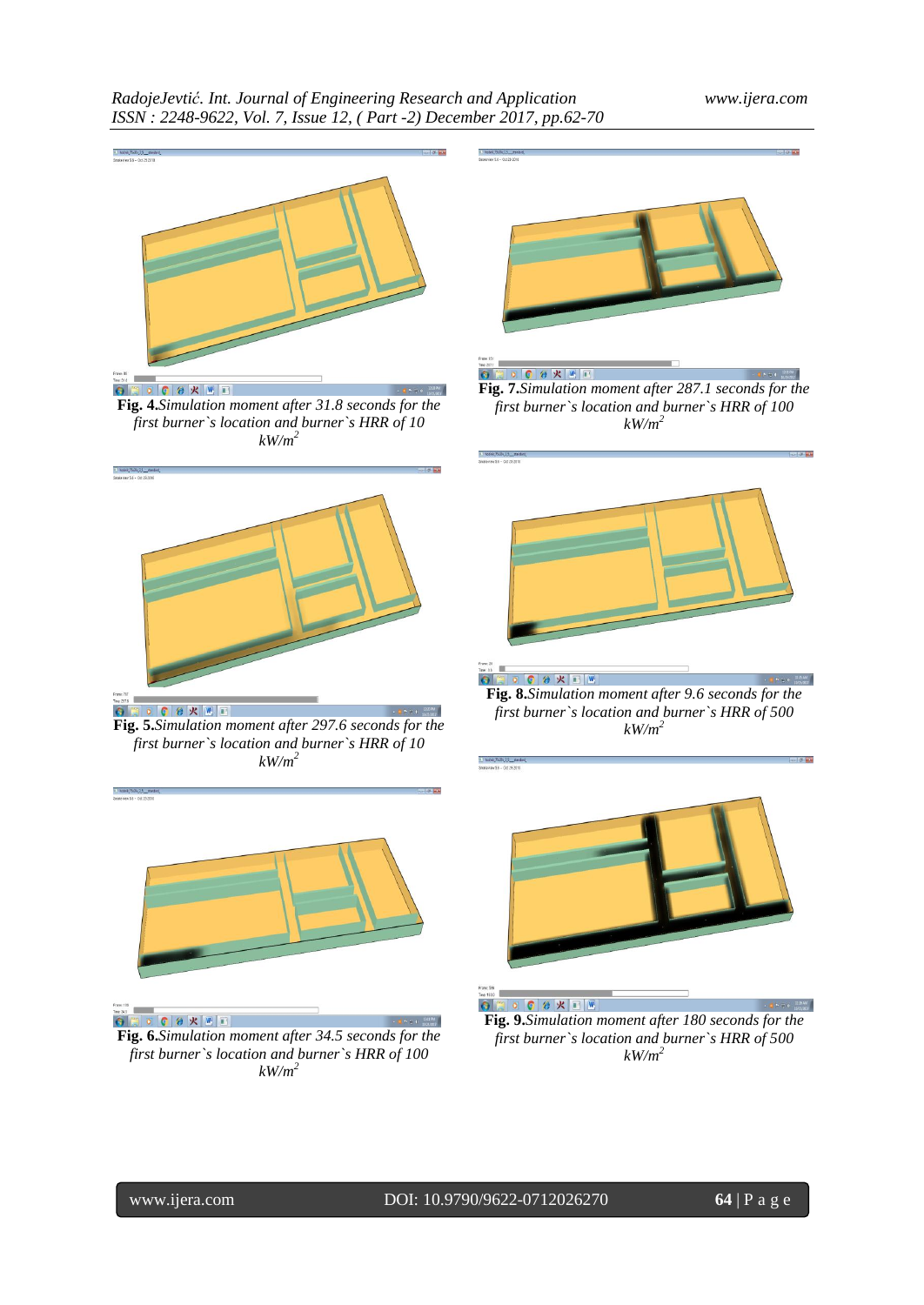# *RadojeJevtić. Int. Journal of Engineering Research and Application www.ijera.com ISSN : 2248-9622, Vol. 7, Issue 12, ( Part -2) December 2017, pp.62-70*







**Fig. 11.***Simulation moment after 281.7 seconds for*   $4.11344M$ *the second burner`s location and burner`s HRR of 100 kW/m<sup>2</sup>*



**Fig. 12.***Simulation moment after 36.3 seconds for the second burner`s location and burner`s HRR of 500 kW/m<sup>2</sup>*



 $\bullet \bullet \bullet \bullet \bullet \star \bullet \bullet$ 

**Fig. 13.***Simulation moment after 123.0 seconds for the second burner`s location and burner`s HRR of 500 kW/m<sup>2</sup>*



GEOGRKKED **Fig. 14.***Simulation moment after 28.2 seconds for the second burner`s location and burner`s HRR of 1000 kW/m<sup>2</sup>*



 $\bullet$   $\bullet$   $\bullet$   $\bullet$   $\mathbb{Z}$   $\bullet$   $\bullet$   $\mathbb{Z}$   $\bullet$   $\bullet$ **Fig. 15.***Simulation moment after 296.4 seconds for the second burner`s location and burner`s HRR of 1000 kW/m<sup>2</sup>*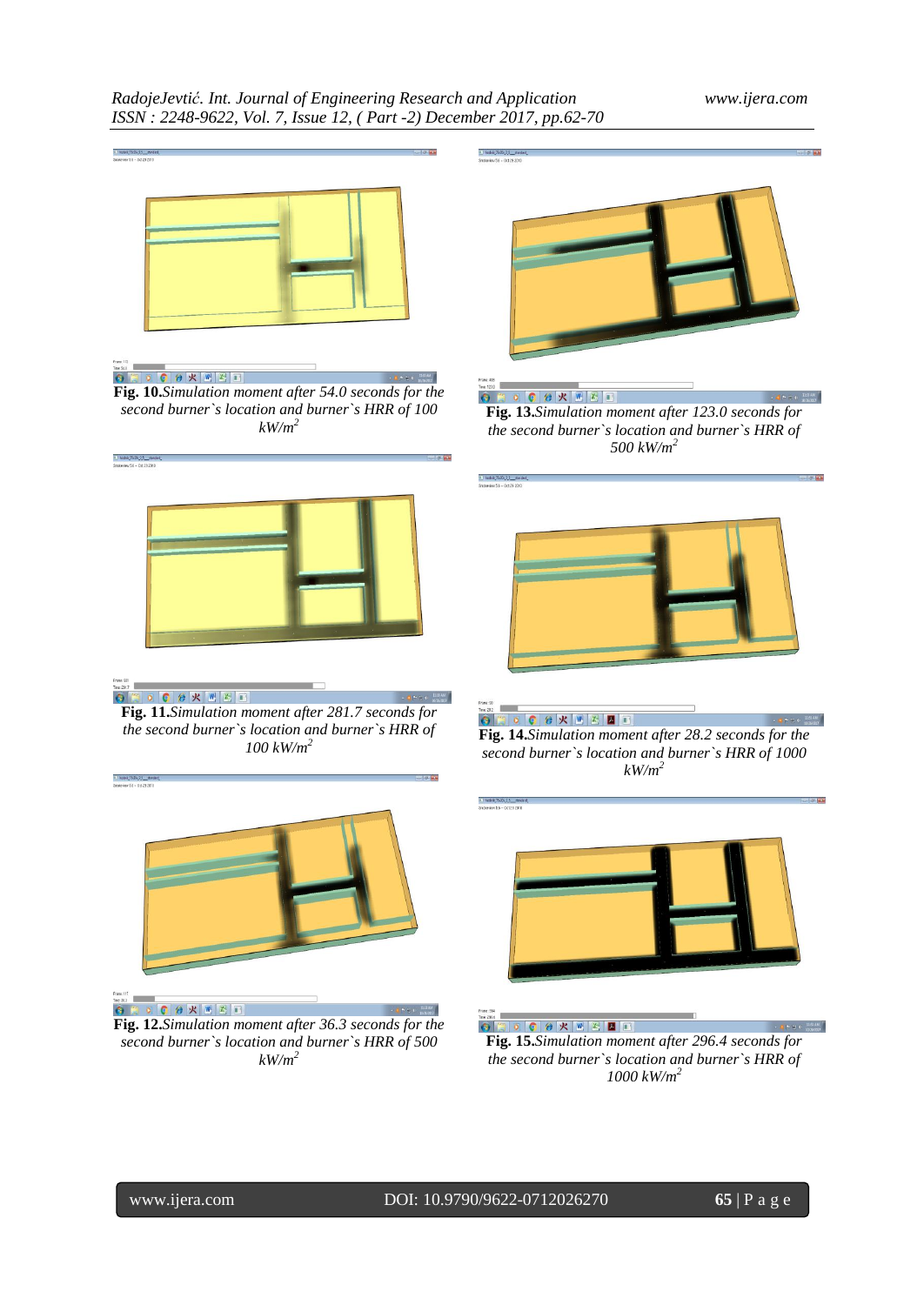# *RadojeJevtić. Int. Journal of Engineering Research and Application www.ijera.com ISSN : 2248-9622, Vol. 7, Issue 12, ( Part -2) December 2017, pp.62-70*



**Fig. 17.***Simulation moment after 292.8 seconds for the third burner`s location and burner`s HRR of 10 kW/m<sup>2</sup>*





 $\bullet \qquad \bullet \qquad \bullet \qquad \bullet \qquad \times \qquad \qquad \blacksquare$ 

**Fig. 18.***Simulation moment after 50.1 seconds for the third burner`s location and burner`s HRR of 100 kW/m<sup>2</sup>*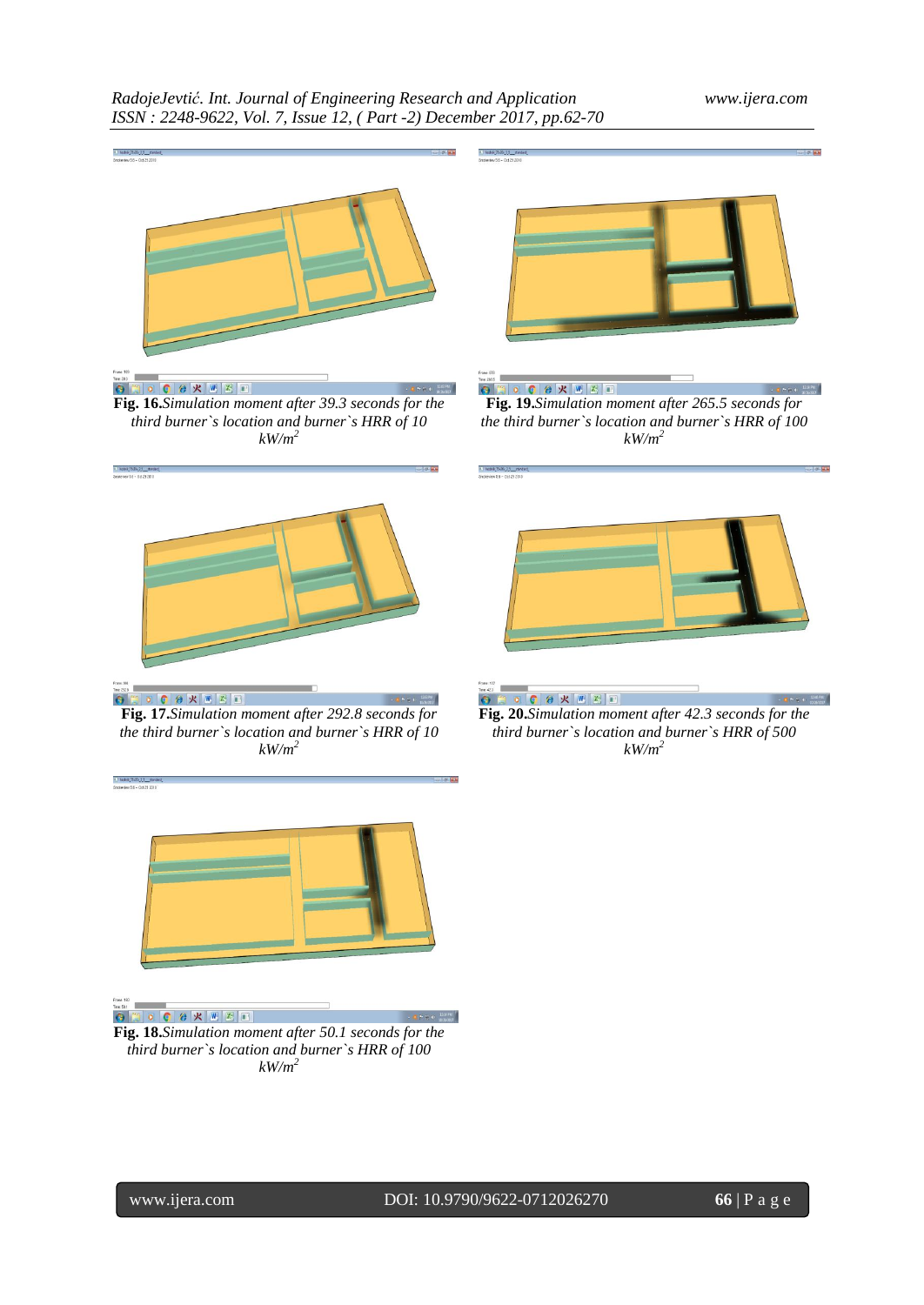

Fig. 21. Simulation moment after 129.0 seconds for the third burner's location and burner's HRR of 500 kW/m<sup>2</sup>

Fig. 22. Simulation moment after 222.9 seconds for the third burner's location and burner's HRR of 1000 kW/m<sup>2</sup>



**Fig. 23**.*The complete simulation results for both standards, for every of three burner`s positions and for every of burner`s HRR (5, 25 and 50 kW/m<sup>2</sup> ) and smoke detectors threshold of 1.6 %/m*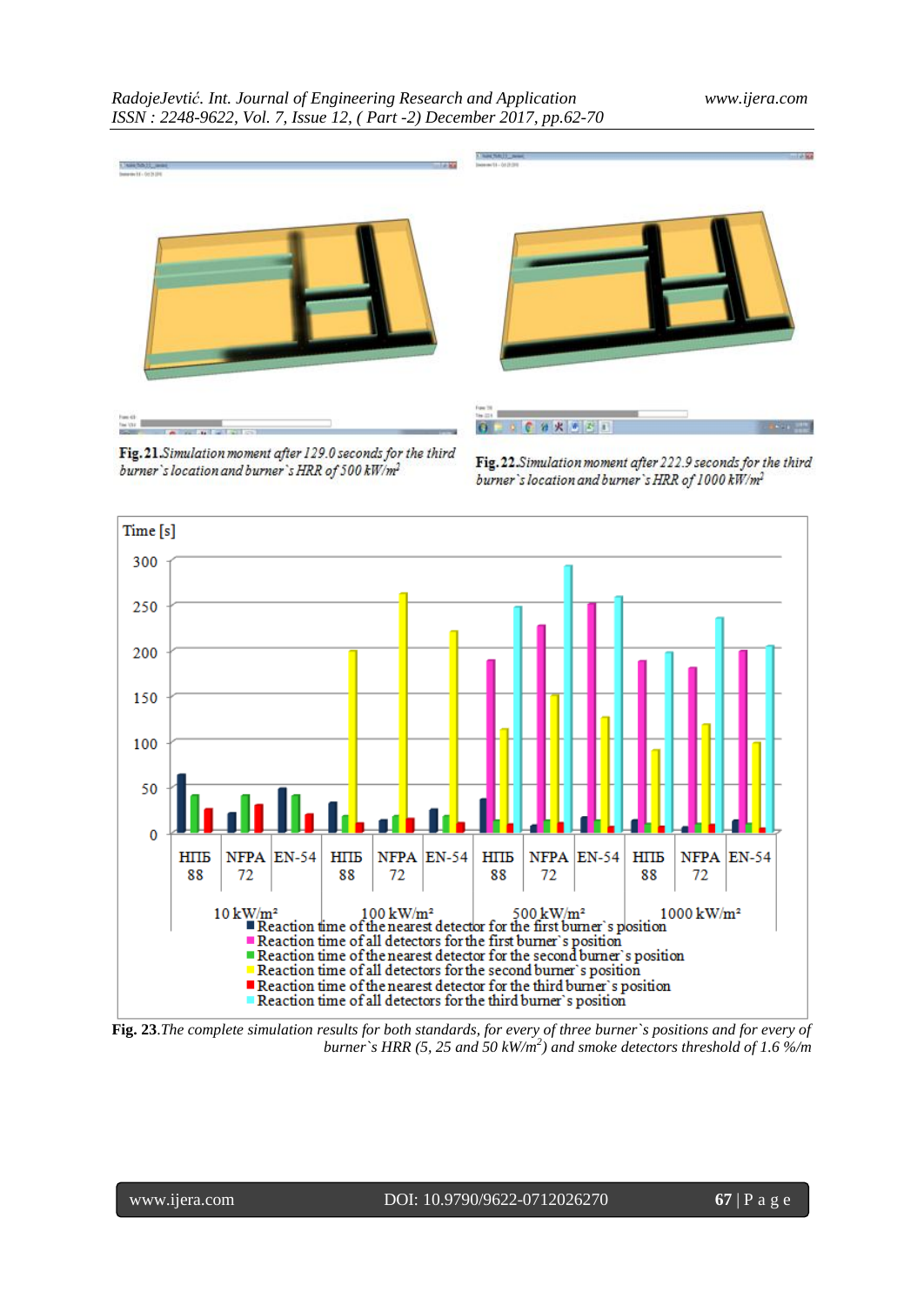



**Fig. 24.***The complete simulation results for both standards, for every of three burner`s positions and for every of burner`s HRR (5, 25 and 50 kW/m<sup>2</sup> ) and smoke detectors threshold of 3.25 %/m*



**Fig. 25.***The complete simulation results for both standards, for every of three burner`s positions and for every of burner`s HRR (5, 25 and 50 kW/m<sup>2</sup> ) and smoke detectors threshold of 5.2 %/m*

www.ijera.com DOI: 10.9790/9622-0712026270 **68** | P a g e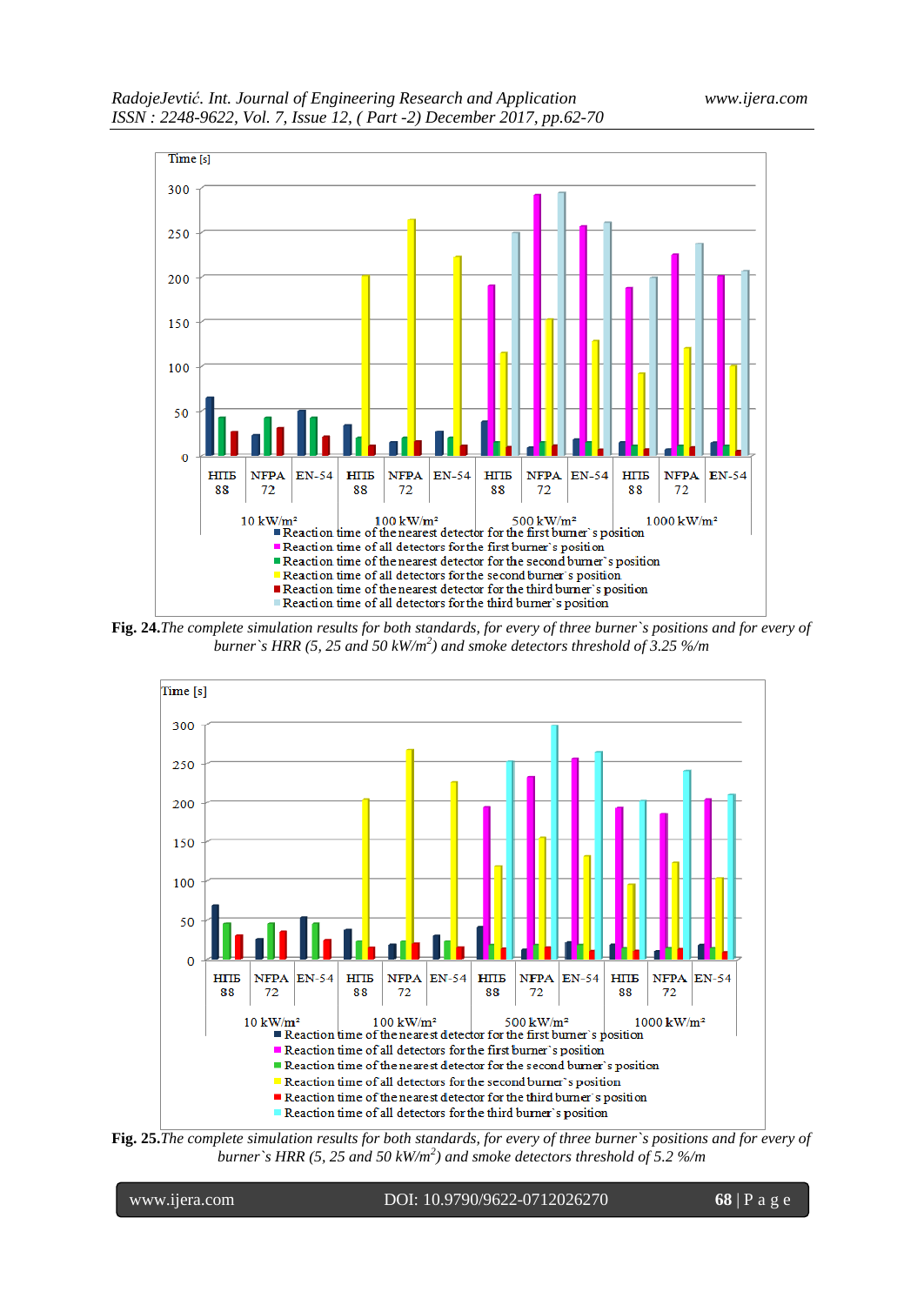#### **IV.ANALYSE OF RESULTS**

At the first place, it is important to note that realized and expected results for all of three thresholds of alarms were confirmed. The greater sensitivity of detectors implied shorter reaction time. The differences between reaction times were small, but they were exist (for example, for the first burner`s position for all of three thresholds and HRR of burner of 10 kW/m<sup>2</sup>, reaction times were 63.43, 65.84 and 68.53 in the case of НПБ 88 standard).

Realized results for the first burner`s position showed that reaction time of the nearest burner, for all of four HRR of burner was longer for НПБ 88and EN-54 standards related to NFPA 72 standard (figures 23, 24 and 25). According to the fact that activation thresholds for smoke detectors were1.6, 3.28 and 5.2 %/m of obscuration, reaction time of all detectors for the first burner`s position was bigger than maximum simulation set time of 600 seconds for 10 and 100  $kW/m<sup>2</sup>$  for every three positions of burner.

Realized results for the second burner`s position for all of four HRR of burner in the case of reaction time of the nearest detector were the same. But, in the case of the reaction times of all detectors, reaction time of all detectors related to НПБ 88and EN-54 standards were shorter than reaction time of all detectors related to NFPA 72 standard (figures 23, 24 and 25- for burner`s HRR of 100, 500 and  $1000 \text{kW/m}^2$ . For burner's HRR of 10 kW/m<sup>2</sup> the reaction times of all detectors was longer than maximum simulation time of 600 seconds.

Realized results for the third burner`s position showed that reaction time of the nearest burner, for all of four HRR of burner was slightly longer for NFPA 72 standard than for НПБ 88and EN-54 standards(figures 23, 24 and 25). Reaction times for all detectors, for HRR of burner of 500 and 1000 kW/m<sup>2</sup> were also slightly longer for NFPA 72 standard than for НПБ 88and EN-54 (for example, for burner's HRR of 1000 kw/ $m<sup>2</sup>$  reaction time for all detectors for NFPA 72 standard was 240.54 seconds while the reaction times for НПБ 88and EN-54 standards were 202.71 seconds and 209.89 seconds).

#### **V. CONCLUSION**

The fire detectors arrangement in the hallways cases is different related to different standards and the main difference is in the fire detectors number and their between distance. In the results realized in this paper, the complete number of smoke detectors in thecase of HITE 88and EN -54 standards were 12 while their completenumberin the case of NFPA 72 standard was 14.This cause that reaction times of the nearest detectors were shorter for detectors arranged according to NFPA 72 standard than detectors arranged according to НПБ 88and EN-54 standards. On the other hand, complete times of all detectors were longer than 300 seconds except for the second burner`s position, where the complete time of all detectors were longer according to NFPA 72 standard than НПБ 88and EN-54 standards, because of greater detectors number and their less between distances in the case of NFPA 72 standard.

Realized simulations again showed that no matter on used standard, detectors arrangement can be different from case to case, especially in the cases that were noted as special cases (hallways, stairs, ceiling, objects with no standard geometry and similar). Greater number of fire detectors does not cause huge benefit in safety so, according to all noted, it is very important to find an optimal relationship between detectors number and their arrangement in particular object. This paper can present a good start base for some future investigations, such as smoke detectors arrangement in special cases according to valid standards (stairs, double-perforated ceilings, slope roofs, rooms and objects with no standard geometry),fire and smoke spreading and behaviour in areas with specific geometry and from different materials etc[11-14], [2].

#### **REFERENCES**

- [1]. Blagojević, Đ. M.: Alarm systems, Faculty of occupational safety in Niš, ISBN 978-86-6093- 025-7, Niš, 2015, pp. 220-236.
- [2]. Radojičić, V.: The Experimental Behavior Researches of the Reinforced Concrete Beams Bending Stessed By Short-Time Load, Journal of Engineering Research and Application, ISSN: 2248-9622, Vol. 7, Issue 6 (Part – 5) June 2017, pp. 11-13.
- [3]. Jevtić, B. R.: Fire Detectors Arrangement in Objects with Slope Roof, Tehnika Elektrotehnika, Vol 5., ISSN 0040-2176, Beograd, Serbia, 2016,pp. 774-782.
- [4]. Jevtić, B. R.: Fire Detectors Arrangement in Objects with Slope Roof, Tehnika Elektrotehnika, Vol 5., ISSN 0040-2176, Beograd, Serbia, 2016,pp. 774-782.
- [5]. EN 54 14, A.6.4.1 General, 2002.
- [6]. НПБ 88-2001: Нормы пожарной безопасности-Установки пожаро-тушения и сигнализации. Нормы и правила проектирования, Министерство Внутренних Российской Федерации, 2001.
- [7]. NFPA 72: National Fire Alarm Code, 2007 Edition, NFPA, pp 135, 136, 158-161.
- [8]. PyroSim user manual, Thunderhead engineering, 2012.
- [9]. Jevtić, B. R.: The importance of fire simulation in fire prediction, TehnikaElektrotehnika, Vol 1., , ISSN 0040- 2176, Beograd, 2014,pp. 153-158.